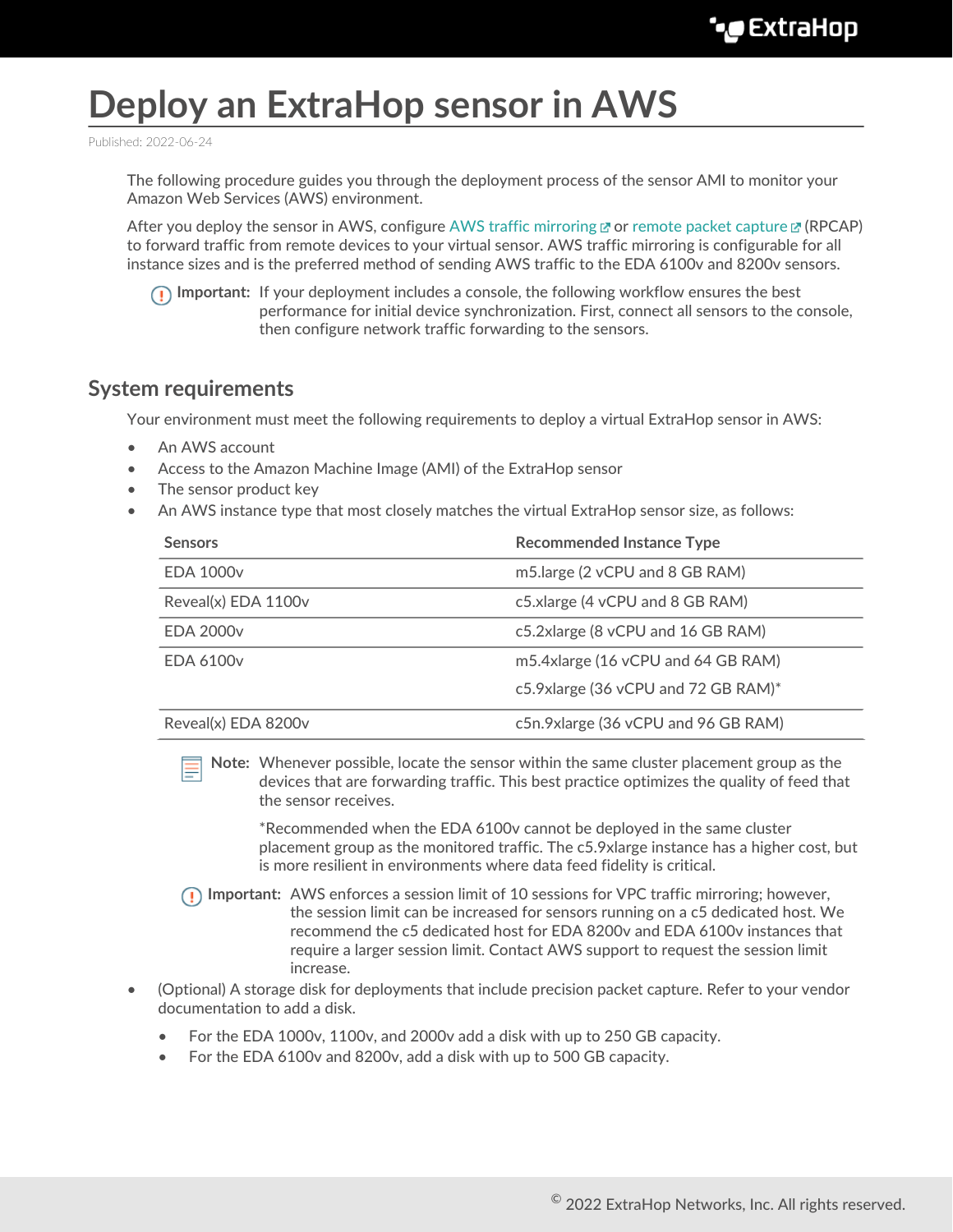# **Create the ExtraHop instance in AWS**

#### **Before you begin**

The Amazon Machine Images (AMIs) of ExtraHop sensor are not publicly shared. Before you can start the deployment procedure, you must send your AWS account ID to [support@extrahop.com](mailto:support@extrahop.com). Your account ID will be linked to the ExtraHop AMIs.

- 1. Sign in to AWS with your username and password.
- 2. Click **EC2**.
- 3. In the left navigation panel, under **Images**, click **AMIs**.
- 4. Above the table of AMIs, change the **Filter** from **Owned by Me** to **Private Images**.
- 5. In the filter box, type ExtraHop and then press ENTER.
- 6. Select the checkbox next to the appropriate ExtraHop sensor AMI and click **Launch**.
- 7. Select a supported instance type for the sensor you are deploying.
- 8. Click **Next: Configure Instance Details**.
- 9. Click the **Network** drop-down list and select one of the VPCs for your organization.
- 10. From the Shutdown behavior drop-down list, select **Stop**.
- 11. Click the **Protect against accidental termination** checkbox.
- 12. Click the **IAM role** drop-down list and select an IAM role.
- 13. If you launched into a VPC and want to have more than one interface, scroll down to the **Network Interfaces** section and click **Add Device** to add additional interfaces to the instance.

**Note:** If you have more than one interface, make sure that each interface is on a different subnet.

14. On the **Configure Instance Details** page, click **Next: Add Storage**. The recommended storage capacities are listed below.

| Sensor           | <b>Storage Capacity</b> |
|------------------|-------------------------|
| <b>EDA 1000v</b> | 61 GiB                  |
| <b>EDA 1100v</b> | 61 GiB                  |
| <b>EDA 2000v</b> | 276 GiB                 |
| <b>EDA 6100v</b> | 1000 GiB                |
| <b>EDA 8200v</b> | 2000 GiB                |

- 15. Change the **Size (GiB)** field for the root volume to the value recommended in the table above for your sensor. From the **Volume Type** drop-down list, select **General Purpose SSD (gp2)**.
- 16. Optional: Add a new volume for a precision packet capture disk.

| Volume Type (      | Device     | Snapshot (i)                       | Size (GiB) | Volume Type               | IOPS (         | Throughput<br>$(MB/s)$ $($ | Delete on Termination | Encryption    |                          |   |
|--------------------|------------|------------------------------------|------------|---------------------------|----------------|----------------------------|-----------------------|---------------|--------------------------|---|
| Root               | /dev/xvda  | snap-02f9654a333fc2619             | 61         | General Purpose SSD (gp2) | 183 / 3000 N/A |                            |                       | Not Encrypted | $\overline{\phantom{a}}$ |   |
| EBS<br><b>SALE</b> | /dev/sdb ~ | Search (case-insensit <sup>7</sup> | 250        | General Purpose SSD (gp2) | 750 / 3000 N/A |                            |                       | Not Encrypted |                          | ◎ |
| Add New Volume     |            |                                    |            |                           |                |                            |                       |               |                          |   |

- 17. Click **Next: Tag Instance**.
- 18. In the **Value** field, enter a name for the instance.
- 19. Click **Next: Configure Security Group**.